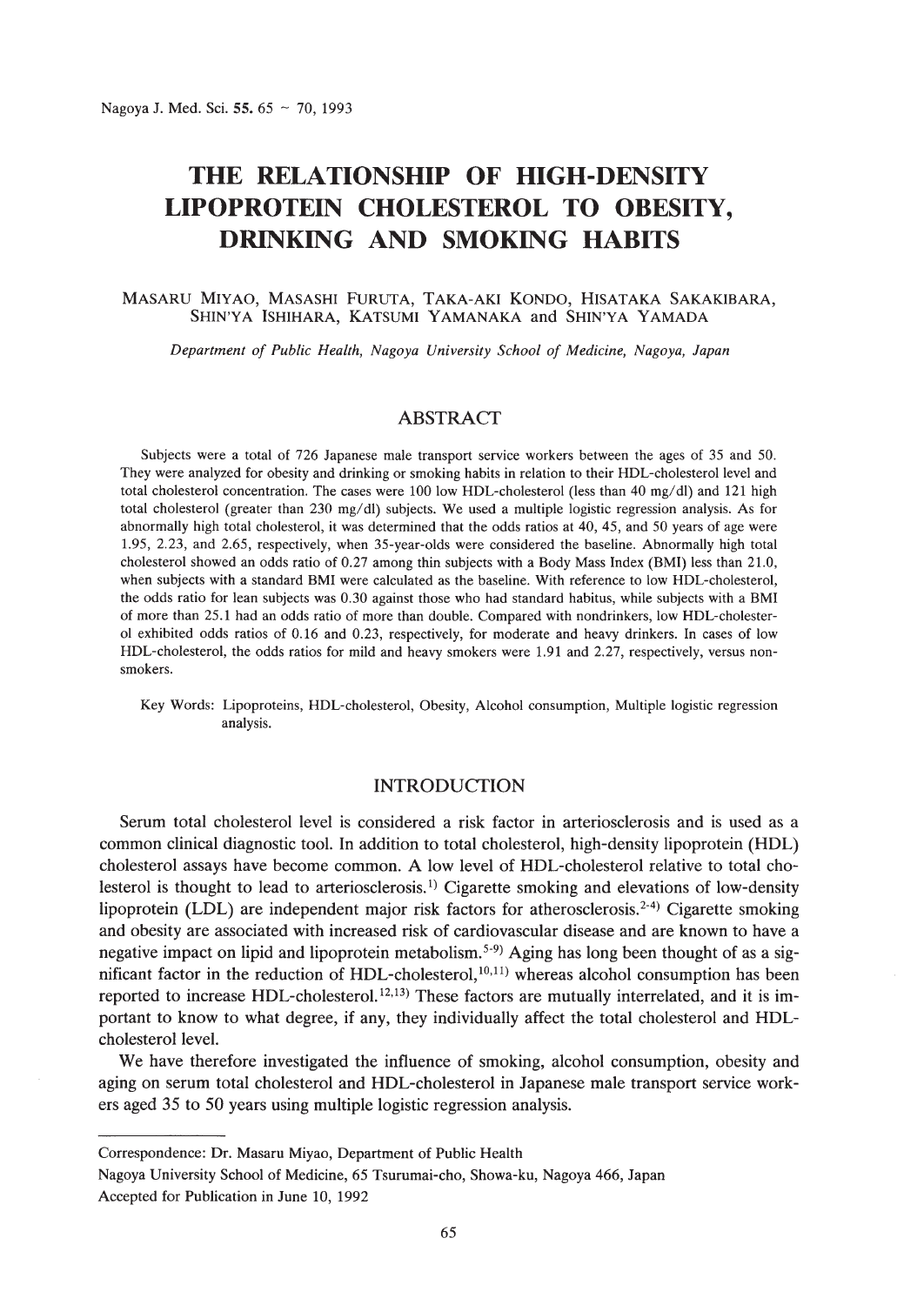# SUBJECTS AND METHODS

The subjects were 1,050 of the 6,218 municipal transport workers in Nagoya (Japan). They were selected solely on the basis of age: 35, 40, 45 and 50 years old. These workers underwent periodic medical examinations for adult diseases every five years between the ages of 35 and 50. Previously distributed questionnaires concerning drinking and smoking habits and general health were collected at periodic medical examinations for adult diseases (925 male and 11 female respondents, 95.5% response) and analyzed. Due to the small number of participants, the female respondents were excluded from the analyses. Two hundred five respondents currently receiving outpatient treatment for various illnesses were also excluded from the study, because their medications might have some effect on cholesterol level, and their disease might affect their work differently than with healthy workers. After complete screening, only 720 of the initial 1,050 workers were used as subjects for analysis.

Blood samples were collected and immediately isolated and frozen at  $-20^{\circ}$ C at the time of the medical examinations. They were assayed for total cholesterol and HDL-cholesterol levels using an autoanalyzer (Toshiba model TBA-480S). Levels of total cholesterol > 230 mg/dl and HDL-cholesterol<40 mg/dl were classified as abnormal values.

Subjects were classified by body mass index  $(BMI=weight/height^2)$  rankings in three categories of thin  $(15.9-21.0)$ , standard  $(21.1-25.0)$ , and obese  $(25.1-33.5)$ . Alcohol consumption was categorized by the type of beverage and the amount consumed per sitting: beer (No. of Japanese large bottles: 0.633 liters), *"sake"* (No. of 0.18 liter units), whiskey (No. of single shots), *"shochu"* (a Japanese liquor) (No. of 0.18 liter units). The frequency was broken down into four categories: (1) daily, (2)  $3-4$  times per week, (3)  $1-2$  times per week, and (4) seldom or never. The obtained values were converted into four equivalent daily intake quantities of pure ethyl alcohol (g): (1) never, (2) 1-28 g (less than 0.18 liters of *"sake"),* (3) 29-84 g (less than 0.54 liters of *"sake"),* and (4) 85 g or more. Smoking was calculated by the number of cigarettes smoked per day, in three categories: (1) none, (2)  $1-20$  cigarettes, and (3) 21 or more cigarettes per day.

Statistical analysis was performed using multiple logistic regression analysis.<sup>14)</sup> Calculations were made using the SAS statistics software program package of the Nagoya University Computation Center.<sup>15)</sup>

## RESULTS

Table 1 shows the number of subjects classified acoording to measured total cholesterol, HDL-cholesterol, BMI, and the prevalence of alcohol intake and cigarette smoking. It is clear that the number of subjects with high total cholesterol  $(>230 \text{ mg/dl})$  tended to increase with advancing age. The number of subjects with low HDL-cholesterol, obese subjects, and prevalence rates of drinking and cigarette smoking were scarcely different in the four age groups (Table 1). The prevalence of drinking and cigarette smoking were 78.8 percent and 57.4 percent, respectively. Mean alcohol consumption per day among drinkers (n=567) was about 52.4 percent, respectively. Mean alcohol consumption per day among drinkers (n=567) was about 52.4  $\pm$  36.1 g (mean  $\pm$  S.D.), or the equivalent of 0.328  $\pm$  0.226 liters of Japanese "sake". The mean number of cigarettes smoked among smokers ( $n=413$ ) was 24.3  $\pm$  9.7 per person/ day.

Table 2 shows the averages of the principal data. The average BMI was  $23.1 \pm 2.6$  (range: 15.9-33.5). The mean total cholesterol and HDL-cholesterol levels were 199.0  $\pm$  34.1 (range: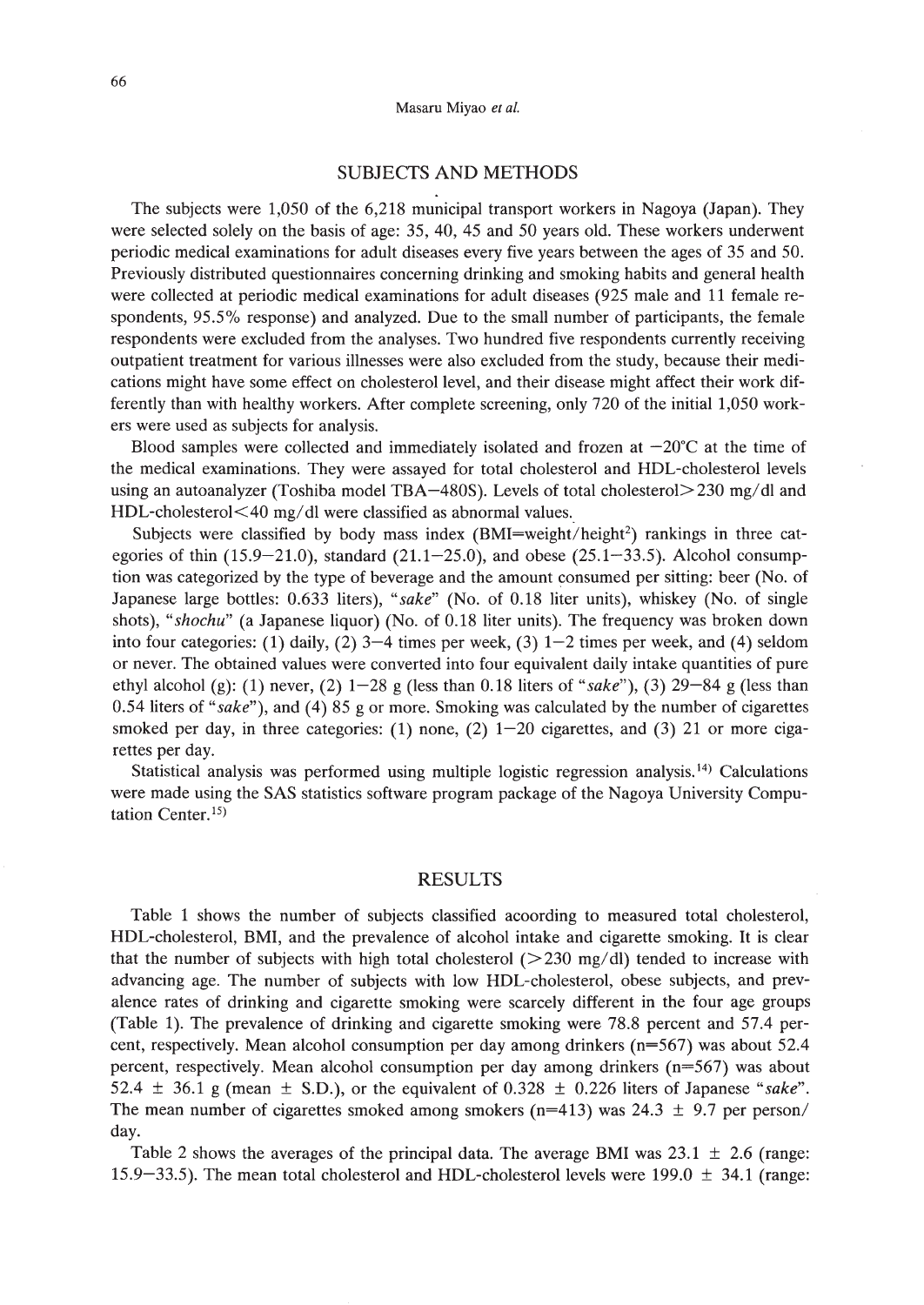| Category                                 | $35 \text{ yr}$<br>$(n=87)$ | $40 \text{ yr}$<br>$(n=144)$ | $45 \text{ yr}$<br>$(n=289)$ | $50 \text{ yr}$<br>$(n=200)$      | Total<br>$(n=720)$    |
|------------------------------------------|-----------------------------|------------------------------|------------------------------|-----------------------------------|-----------------------|
|                                          | N(% )                       | N(%                          | N(%                          | N(% )                             | N(%                   |
| High total cholesterol ( $>$ 230 mg/dl)  | 7(8.0)                      | 21(14.6)                     | 50(17.3)                     | 43(21.5)                          | 121(16.8)             |
| Low HDL-cholesterol $(40 \text{ mg/dl})$ | 14(16.1)                    | 16(11.1)                     | 38(13.1)                     | 32(16.0)                          | 100(13.9)             |
| Obesity ( $\text{BMI}^{1}$ ) > 25.0)     | 19(21.8)                    | 26(18.1)                     | 49 $(17.0)$                  |                                   | $63(31.5)$ 157 (21.8) |
| Alcohol drinking                         | 71 (81.6)                   | 114(79.2)                    | $228(78.9)$ 154 (77.0)       |                                   | 567 (78.8)            |
| Cigarette smoking                        | 48 (55.2)                   | 89 (61.8)                    |                              | $160(55.4)$ 116 (58.0) 413 (57.4) |                       |

Table 1. The Number of Subjects Differentiated by Age and the Measured Total Cholesterol, HDL-cholesterol, Obesity and Frequency of Drinking and Smoking

1) BMI=Body Mass Index (weight/height<sup>2</sup>)

| Factor                      | Mean $\pm$ S.D.  | (Minimum, Maximum) |  |
|-----------------------------|------------------|--------------------|--|
| BMI $(kg/m2)$               | $23.1 \pm 2.6$   | (15.9, 33.5)       |  |
| Total cholesterol $(mg/dl)$ | $199.0 \pm 34.1$ | (104, 333)         |  |
| $HDL$ -cholesterol (mg/dl)  | $53.6 \pm 13.4$  | (27, 104)          |  |

Table 2. The Average of Principal Factors

Table 3. Correlation among Factors

| Factor                            | Total cholesterol | HDL-cholesterol |
|-----------------------------------|-------------------|-----------------|
| $Age1$ (year)                     | $0.107**$         | $-0.038$        |
| $BMI^{1}$ (kg/m <sup>2</sup> )    | $0.244***$        | $-0.300***$     |
| Ethanol <sup>2)</sup> ( $g/day$ ) | $-0.058*$         | $0.178**$       |
| Tobacco <sup>2)</sup> (/day)      | $-0.041$          | $-0.142**$      |

1) Pearson product moment coefficient of correlation was calculated on age and BMI.

2) The rank correlation coefficient  $\tau$  (Kendall's tau) was analyzed for ethanol and tobacco.

\*:  $p$  < 0.05, \*\*:  $p$  < 0.01, \*\*\*:  $p$  < 0.001

104-333), and 53.6  $\pm$  13.4 (27-104), respectively.

Table 3 shows the simple correlations between total cholesterol, HDL-cholesterol and the original data prior to categorization. These correlations indicate the general trends in the individual factors of age, obesity, drinking and smoking. Although total cholesterol showed a significant positive correlation with both age and obesity, there was no significant connection between total cholesterol and smoking. HDL-cholesterol, on the other hand, was positively linked to drinking, but not with obesity or smoking. Then the categorized data were analyzed by a multiple logistic model to ascertain the influence of the aforesaid four factors on high total cholesterol and low HDL-cholesterol.<sup>16)</sup>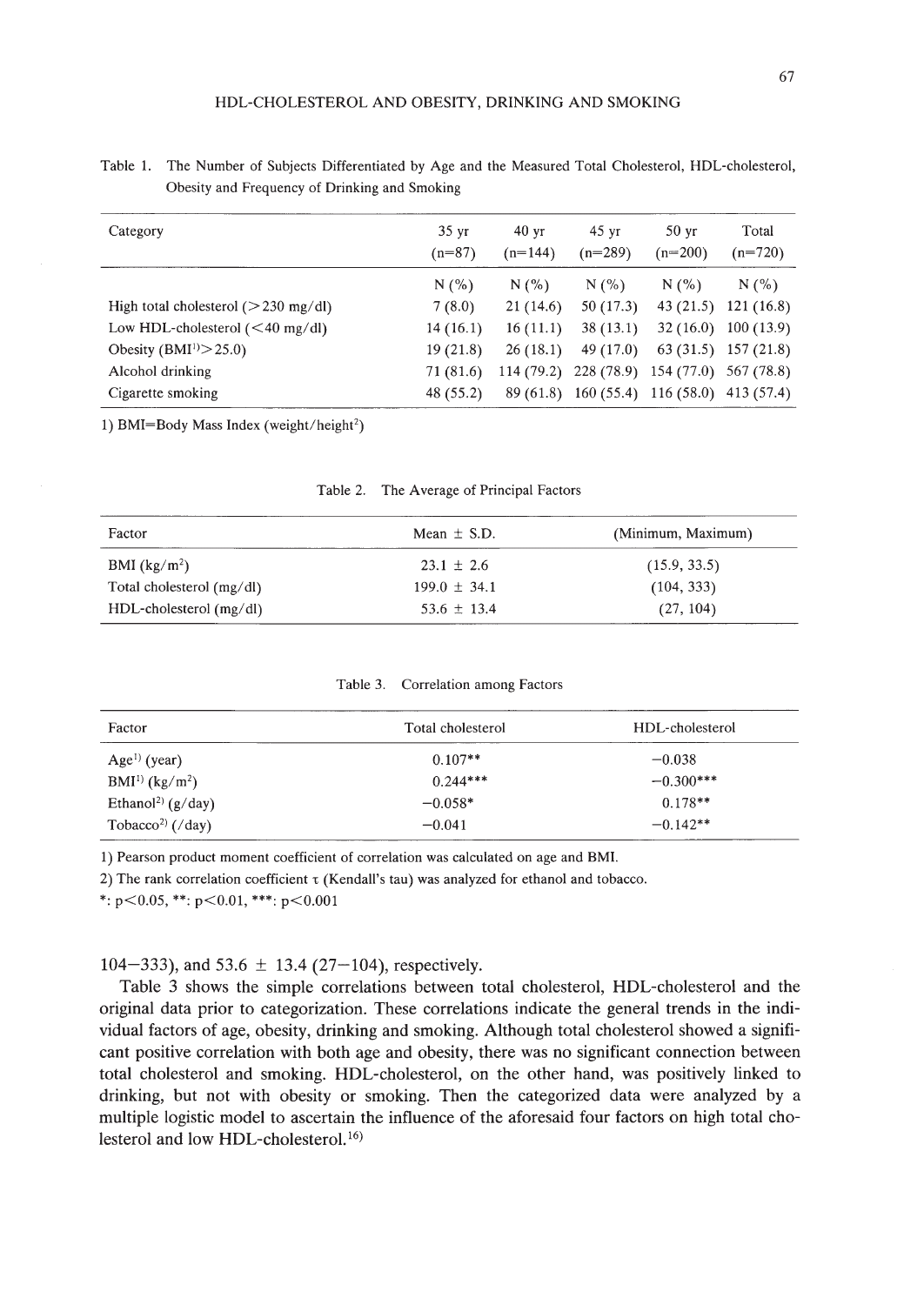$log_{e}px/qx=\beta_0 + \Sigma_i\beta_i \times X\iota$ 

(px: probability of disease,  $qx=1-px$ ,  $px/qx$ : odds of having disease)

The odds ratio of each factor against the baseline could be determined based on the  $\beta$  of each variable in each category.

The results of the above-mentioned calculations are shown in Table 4. As for abnormally high total cholesterol, it was determined that the odds ratios at 40, 45, and 50 years of age were 1.95, 2.23, and 2.65 ( $p<0.05$ ), respectively, when 35-year-olds were considered the baseline. However, HDL-cholesterol remained virtually unchanged. In examining the influence of obesity, statistically significant differences were found. Abnormally high total cholesterol showed an odds ratio of 0.27 ( $p<0.001$ ) among thin subjects with a BMI less than 21.0, when subjects with a standard BMI  $(21.1-25.0)$  were calculated as the baseline. With reference to low HDLcholesterol, the odds ratio for lean subjects was  $0.30$  (p $< 0.01$ ) against those who had standard habitus, while subjects with a BMI over 25.1 had an odds ratio of more than double (2.27)  $(p<0.01)$ .

Table 4. Odds Ratios of Independent Variables for Single Binary (0-1) Dependent Variables: Total Cholesterol and HDL-cholesterol

|                  | Dependent variables | Total cholesterol $>$ 230 mg/dl |                |            | $HDL$ -cholesterol $<$ 40 mg/dl |
|------------------|---------------------|---------------------------------|----------------|------------|---------------------------------|
| Factor           | Category            | Odds ratio                      | $(95 \% C.I.)$ | Odds ratio | $(95 \% C.I.)$                  |
| Age              | 35 yr               | 1.0                             |                | 1.0        |                                 |
|                  | $40 \text{ yr}$     | 1.95                            | (0.79, 4.87)   | 0.61       | (0.27, 1.38)                    |
|                  | $45 \text{ yr}$     | 2.23                            | (0.96, 5.18)   | 0.72       | (0.35, 1.49)                    |
|                  | 50 <sub>yr</sub>    | $2.65*$                         | (1.13, 6.23)   | 0.73       | (0.35, 1.55)                    |
| BMI              | $15.9 - 21.0$       | $0.27***$                       | (0.13, 0.56)   | $0.30**$   | (0.14, 0.65)                    |
|                  | $21.1 - 25.0$       | 1.0                             |                | 1.0        |                                 |
|                  | $25.1 - 33.5$       | 1.28                            | (0.81, 2.03)   | $2.27**$   | (1.37, 3.76)                    |
| Ethanol          | never or seldom     | 1.0                             |                | 1.0        |                                 |
| (g/day)          | $1 - 28g$           | 0.87                            | (0.49, 1.52)   | 0.68       | (0.38, 1.17)                    |
|                  | $9 - 84g$           | 0.70                            | (0.42, 1.16)   | $0.16***$  | (0.09, 0.30)                    |
|                  | 85 g or more        | 0.73                            | (0.35, 1.49)   | $0.23**$   | (0.10, 0.56)                    |
| Smoking          | none                | 1.0                             |                | 1.0        |                                 |
| (cigarettes/day) | $1 - 20$            | 1.07                            | (0.68, 1.70)   | $1.91*$    | (1.12, 3.26)                    |
|                  | 21 or more          | 1.02                            | (0.61, 1.72)   | $2.27**$   | (1.27, 4.05)                    |

1) Although independent variables are mutually interrelated, they are individually estimated odds ratios that affect the levels of total cholesterol and HDL-cholesterol using the multiple logistic regression analysis. Each value represents the odds ratio inherent in abnormal laboratory data when a baseline odds ratio of each independent variable is 1.0. The confidence intervals (95 % C.I.) are given in parentheses under odds ratio.

2) \*:  $p<0.05$ , \*\*:  $p<0.01$ , \*\*\*:  $p<0.001$ 

Total cholesterol did not change significantly between drinkers and nondrinkers. Compared with nondrinkers, low HDL-cholesterol exhibited the odds ratios of 0.16 ( $p<0.001$ ) and 0.23  $(p<0.01)$ , respectively, for subjects who drank equivalent to 29–84 g, and 85 g or more of pure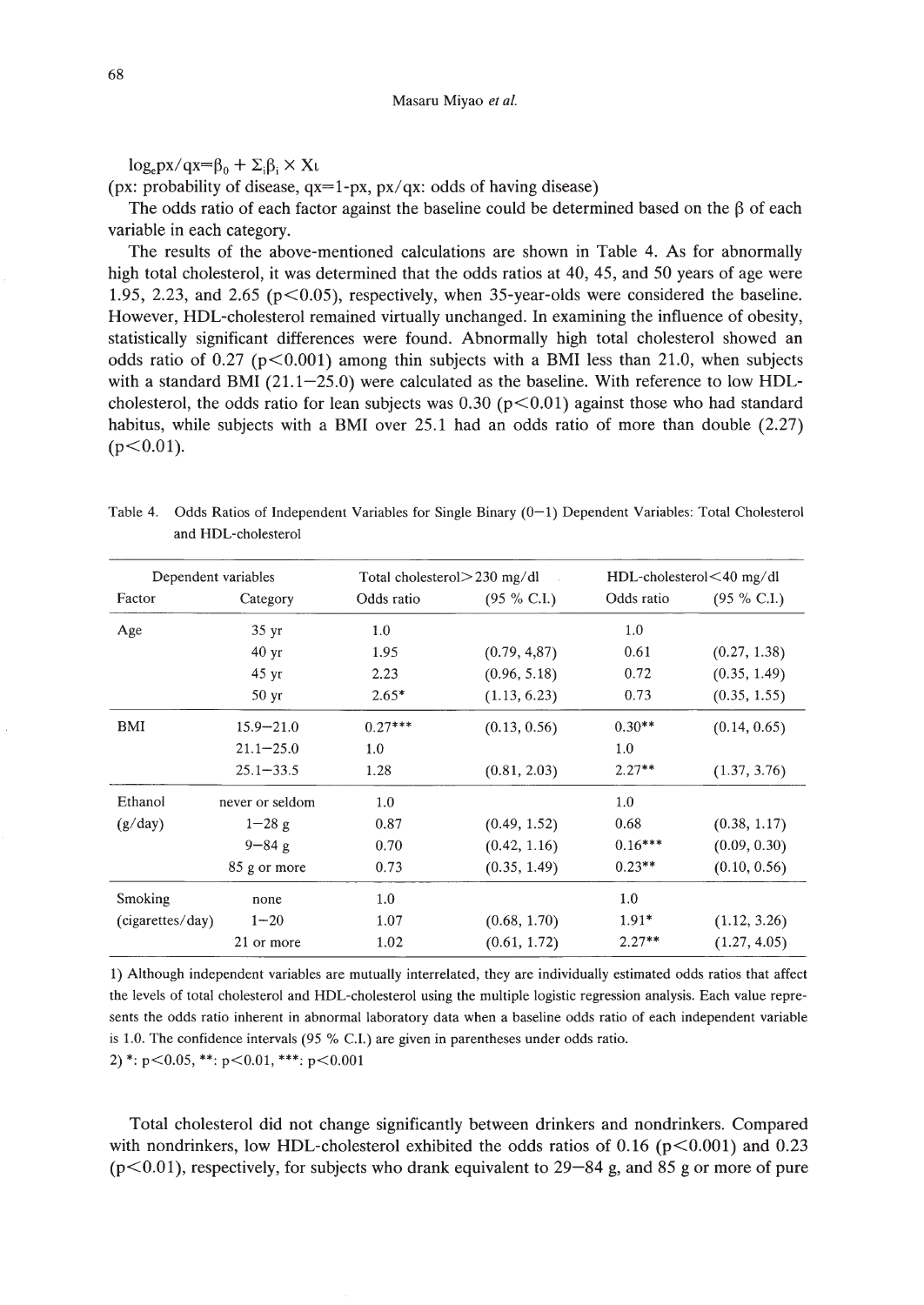ethyl alcohol. In cases of low HDL-cholesterol, the odds ratios for those who smoked  $1-20$  cigarettes per day, and more than 21 were 1.91 ( $p<0.05$ ) and 2.27 ( $p<0.01$ ), respectively, versus nonsmokers. Total cholesterol did not change significantly between smokers and nonsmokers.

# DISCUSSION

The negative correlation of HDL-cholesterol with obesity and smoking, and the positive correlation between HDL-cholesterol and alcohol consumption are well-known facts. The HDLcholesterol trend shown in Table 3 confirms the previously reported findings. Results obtained from these simple correlations, however, do not include the individual influence of each factor. We examined the factors of normal lifestyle that related to the change of HDL-cholesterol level in a group of Japanese middle-aged male transport workers, while adjusting as far as possible any interactive influences among factors, and to that end we used multiple logistic regression analysis. The three factors of obesity, alcohol, and cigarette smoking are clearly related to the change of HDL-cholesterol level, as shown in Table 4. Salomaa et al. suggested that five-year aging caused an increase of serum HDL-Iipoprotein cholesterol in the Finnish population aged  $25-64$  years.<sup>17</sup>) However, the effect age has on HDL-cholesterol has proven to be less than the close connections found between HDL-cholesterol level and the above three factors in the present study. An obese smoker ranking above the BMI of 25.1 who smokes more than 21 cigarettes per day has an odds ratio of  $2.27 \times 2.27=5.15$  greater than the nonsmoker with standard BMI. Conversely, an obese drinker ranking above the BMI of 25.1 who consumes the equivalent of 85 g or more pure ethyl alcohol daily has an odds ratio of  $2.27 \times 0.23 = 0.52$  times less than the nondrinker with standard BMI. Thus, obesity, alcohol consumption and smoking must be considered individually when examining HDL-cholesterol, rather than making an evaluation based simply on the magnitude of the numerical values of HDL-cholesterol. Each of these factors exerts a significant influence on the HDL-cholesterol level. Haarbo et al. showed that cigarette smoking and central fat distribution had a significant, independent, negative influence on lipids, lipoproteins, and apolipoproteins, whereas moderate alcohol consumption had a positive effect on these parameters in early postmenopausal women. $^{12}$ )

In a population at high coronary risk, Patterson et al. analyzed factors influencing total cholesterol and HDL-cholesterol using multiple regression analysis.<sup>17</sup> They found that total cholesterol increased with age, while HDL-cholesterol showed little variation with age in both sexes. They also found lower HDL-cholesterol levels among men and women who abstained from alcohol, and indicated that cigarette smoking was associated with significant increases in total cholesterol values and decreases in HDL-cholesterol values. Our findings are coincident with these results. Elevated HDL-cholesterol level in drinkers indicates an undesirable change inasmuch as alcohol is known to retard the HDL-cholesterol metabolism. 14) This factor is important when evaluating HDL-cholesterol levels in habitual drinkers. A drinking pattern, such as moderate daily drinkers adopting a weekend binge drinking pattern, was suggested to affect plasma lipoproteins and body weight in squirrel monkeys.19) A binge cycle caused unfavorable alterations in lipoprotein composition († LDL cholesterol, † apolipoprotein B) and metabolism († lecithin: cholesterol acyltransferase (LCAT) activity), and weight loss and depletion of body fat. Drinking patterns could not be analyzed in the present study. Reavent et al. studied the relationship between leisure time exercise and lipid and lipoprotein levels in an older population. They concluded that exercise levels attainable by older adults might significantly improve HDL-cholesterol levels and could theoretically reduce the risk of ischemic heart disease.<sup>20</sup>) In the present